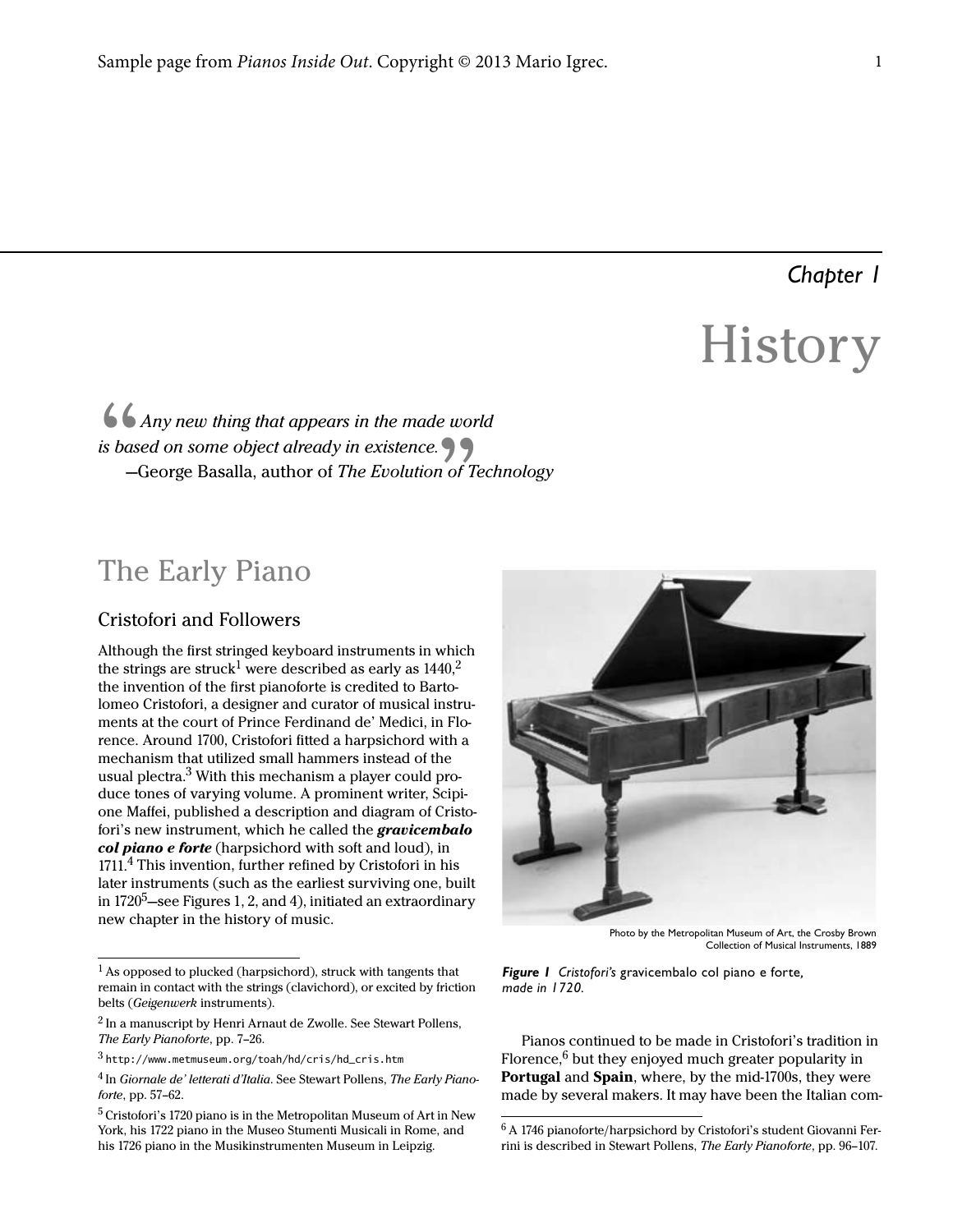poser and keyboardist Domenico Scarlatti who introduced Cristofori's piano in that region.<sup>7</sup>

Scipione Maffei's letter was published in German translation in  $1725.8$  Whether he learned about the new instrument from this source or earlier, Gottfried Silbermann, a Dresden organ and clavichord maker, started building it in the 1730s. J.S. Bach is said to have criticized his efforts in 1736, but approved of a presumably improved design in 1747, and by 1749 had become Silbermann's agent.

The concept of a harpsichord "with piano and forte" had inspired music written expressly for the instrument by 1732. $9$  Harpsichords were converted to the hammer ac-tion possibly as early as 1726 ([Figure 3](#page-1-0)).<sup>10</sup> But although the new *pianoforte* was popular among aristocrats<sup>11</sup> and cognoscenti, it had to become much simpler, much cheaper, and much more portable before it would gain wider acceptance.

#### Pantalon and Square Piano

In the early 1700s Europe was swept by the expressive and apparently very dynamic playing of a hammer-dulcimer virtuoso, **Pantaleon Hebenstreit**. The dulcimer,  $12$  a folk instrument, was very popular in Middle Europe, but few people had the skills to play it well. Hebenstreit's style of performing generated demand for a similar instrument, but equipped with a keyboard that would make playing it easier. The hammer action, although crude, made the new keyboard instrument, often referred to as a Pantaleon or Pantalon, appeal to a wider audience.

8 Published in Mattheson's Critica musica.

<span id="page-1-1"></span> $9$  Lodovico Giustini of Pistoia used dynamic markings, including  $pi\dot{u}$ piano and più forte, in his 12 Sonate Da Cimbalo di piano, e forte, published in Florence in 1732 (http://imslp.org/wiki/). It is interesting to note that Giustini dedicated his sonatas to Maria Barbara's uncle, Don Anthonio da Braganza, who was also a student of Scarlatti. A performance by Andrea Coen on a Cristofori piano replica is available on a 3-CD set (Brilliant 94021).

 $^{10}$  A 1696 harpsichord in the Kunsthistorisches Museum in Vienna (SAM catalog no. 845), depicted in [Figure 3,](#page-1-0) was converted to the Stossmechanik (push) action, but it is not clear when. There are two inscriptions on the underside of the soundboard, indicating that some work was done in 1703 and 1726. Though the 1726 date is plausible, the conversion is more likely to have taken place later in the 18th century. See Alphons Huber, ed., Das Österreichische Cembalo, pp. 124–126, 269–286.

<span id="page-1-0"></span><sup>11</sup> Frederick the Great of Prussia, for example, purchased several pianos from Silbermann.

 $12$  In German-speaking countries, the hammer dulcimer is known as the Hackbrett, or "butcher block."



Photo by the Metropolitan Museum of Art, the Crosby Brown Collection of Musical Instruments, 1889

*Figure 2 Cristofori's 1720 piano action is surprisingly similar to the modern action. Note that the hammers were replaced at a later date and do not reflect the original design, in which paper cylinders were covered with short strips of soft leather on top.*



*Figure 3 Harpsichord built in 1696 and converted to hammer action, possibly in 1726. The insert shows the hammers (front), and the harpsichord jacks (back), which were converted to dampers (Kunsthistorisches Museum, Vienna).*

<sup>7</sup>Michael Cole, The Pianoforte in the Classical Era, p. 15. See also David Sutherland, "Domenico Scarlatti and the Florentine piano," p. 250. The traditional view has been that Scarlatti wrote his keyboard works for the harpsichord. However, considering that he was a teacher of Queen Maria Barbara of Spain, and the inventory at her death shows that five of her 12 keyboard instruments were pianos (although two of those were converted to harpsichord), it is very likely that Scarlatti was at least exposed to—and influenced by—the new instrument. See also footnote [9](#page-1-1).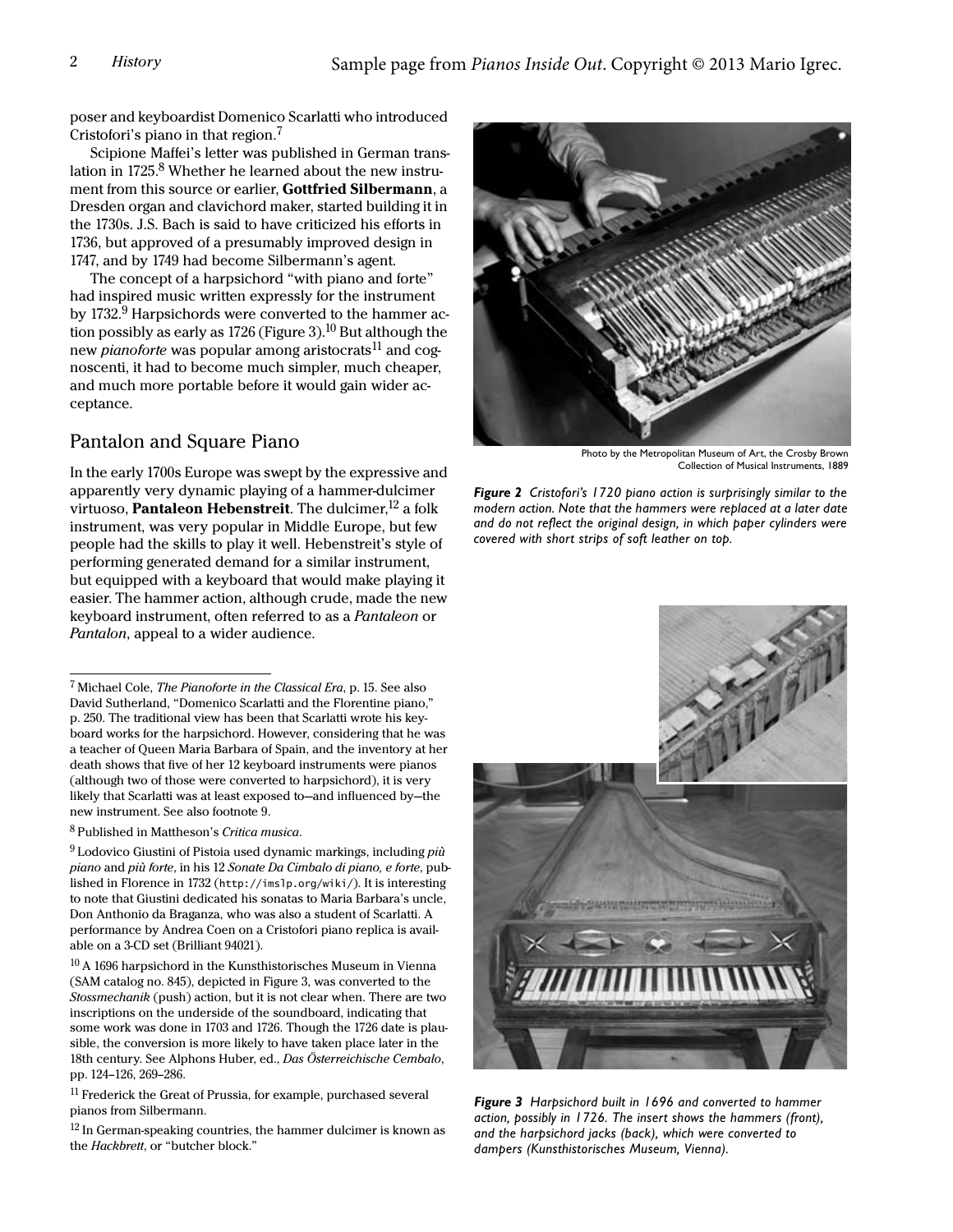Christoph Gottlieb Schröter (see [page 6\)](#page--1-1) claimed that pantalons were made as early as 1721.<sup>13</sup> The earliest known German-made instrument with strings and hammers, also inspired by Hebenstreit, was advertised for sale in 1731.<sup>14</sup> Though this early pantalon was shaped like a harpsichord, pantalons soon appeared in the shape of the clavichord, a keyboard instrument that was very popular in Germany and Austria. Essentially a zither<sup>15</sup> on a stand, with keys that struck the strings with small metal blades (tangents),  $^{16}$  the clavichord was capable of graduated dynamics (piano e forte), but its sound was faint.

Schröter stated that pantalons had a downstriking action, $^{17}$  but the term was also used for instruments with upstriking actions<sup>18</sup> and for vertical pianos.<sup>19</sup>

The pantalon came from a tradition of playing on the open strings of a dulcimer, in which the strings were damped only occasionally. A sophisticated damper system was not a priority, if it was installed at all. By contrast, Cristofori's pianos, which were rooted in the harpsichord tradition, didn't even allow the lifting of all the dampers. Bear in mind that early pantalons were not loud and had a very short sustain, which made playing them without dampers quite satisfying. $20$ 

A similar instrument with an upstriking hammer action, called the Tafelklavier or square piano, became popular in the second half of the 18th century.21 Its tone, produced by leather-covered hammers, was somewhat softer and fuller than that of pantalons, which emulated the bright sound of the dulcimer with wooden hammers. The square piano was simple, inexpensive, and portable, and was able to satisfy the rising demand during the coming decades. The pantalon died out by the end of the 18th century, while the square piano continued on for another hundred years.

Possibly the earliest surviving square piano, made by Johann Socher in  $1742$ ,<sup>22</sup> has an action of rudimentary simplicity. Socher hinged the hammers on a rail in the back, pointing them toward the player, and had them pushed up by a rigid block at the end of the key.<sup>23</sup> Mechanically, this is similar to hanging the hammer on the end of Cristofori's intermediate lever and forgoing his real hammer, backcheck, and movable jack (see [Figure 4\)](#page--1-0). Pianos like Socher's square, with a "jack" push action (Stossmechanik) and hammers pointing toward the player, were made in southern Germany throughout the 18th century. The more sophisticated instruments of this type had a movable (escaping) jack that allowed the hammer to rebound from the strings, but they were a far cry from Cristofori's advanced design.

In another primitive action arrangement, the jack would push the hammer shank or butt directly ([Figure 5](#page--1-2)). This design is more reminiscent of Cristofori's action because the hammers point away from the player, but it lacks the intermediate lever and backcheck, and has a rigid, non-escaping jack. Dominant in northern Germany and England, this action type was improved and became the basis for the modern grand action.

Yet another style of action was popular in southern Germany and Austria, not only in square pianos but in grand pianos as well: the Prellmechanik or **bumping ac**tion, in which the hammer was attached to the key and the other end of its shank would bump against a fixed rail (*Prellleiste*).<sup>24</sup> This type of action, later known as the "German action," was perfected by Johann Andreas Stein of Augsburg, who replaced a fixed bumper rail with individual escapements for every hammer [\(Figure 12](#page--1-3)). In 1777, Mozart wrote enthusiastically to his father about Stein's pianos with this new action.25 Stein's design was subsequently enhanced, by his daughter Nannette and son-inlaw Johann Andreas Streicher, into the form that became known as the "Viennese action" ([Figure 13\)](#page--1-4). Bösendorfer and other Austrian piano makers used Viennese actions throughout the 19th century.

Likely influenced by the playing of Hebenstreit Pantaleon<sup>26</sup> and by the growing desire for expressiveness and dynamics, $27$  the French inventor **Jean Marius** applied in 1716 for a royal privilege—a patent of sorts—with the Académie Royale des Sciences to make his new invention, the clavecin à maillets. His privilege was challenged in court by the guild of master instrument makers in Paris, of which he was not a member, and he never made the instrument.28 In 1759, another French builder, Weltman (or

 $^{13}$  Schröter claimed in 1764 that instrument makers in "more than twenty towns and villages" had been making pantalons since 1721. See Friedrich Marpurg, Kritische Briefe, Vol. III, part I, p. 85, quoted in Arthur Loesser, Men, Women and Pianos, p. 107.

<sup>&</sup>lt;sup>14</sup> The advertisement by Wahlfried Ficker of Zeitz, in a Leipzig newspaper, was for a metal-strung Flügel ("wing-shaped") instrument of his own invention with down-striking hammers, which would imitate the effects of "the famous Pandalon [sic]." He called it "Cymbal-Clavir." See Michael Cole, "The Pantalon," p. 69; Michael Cole, The Pianoforte in the Classical Era, p. 28; or Michael Cole, "The Twelve Apostles," p. 22.

<sup>&</sup>lt;sup>15</sup> The zither and dulcimer are from the same family. Dulcimers have speaking lengths of strings on both sides of a centrally placed bridge, whereas the zither is laid out like a guitar, with an oversized body and more strings.

 $16$  The tangent excites the string to vibrating and remains in contact with it, becoming its speaking-length termination.

<sup>&</sup>lt;sup>17</sup> Arthur Loesser, Men, Women and Pianos, p. 107.

<sup>&</sup>lt;sup>18</sup> Stewart Pollens, *Early Pianoforte*, p. 169.

<sup>19</sup>Michael Cole, "The Pantalon," p. 69.

<sup>&</sup>lt;sup>20</sup> See Michael Cole, "The Pantalon." I wish to thank Alfons Huber for broadening my understanding of this topic, and for letting me play on his replica of a pantalon.

<sup>&</sup>lt;sup>21</sup> A harp-shaped version was made in southwestern Germany. See Sabine Klaus, "German Square and Heart-shaped Pianos."

 $22$  The authorship and date are disputed; see Stewart Pollens, The Early Pianoforte, p. 202. The piano is in the Germanisches Nationalmuseum, Nuremberg.

<sup>&</sup>lt;sup>23</sup> Rosamond Harding, *The Piano-Forte*, p. 39.

<sup>24</sup>Walter Pfeiffer, The Piano Hammer, Figs 1–3, pp. 22–23.

<sup>25</sup>Robert Spaethling, ed., Mozart's Letters, 17 October 1777, p. 77. <sup>26</sup> Edwin Good, Giraffes, p. 45.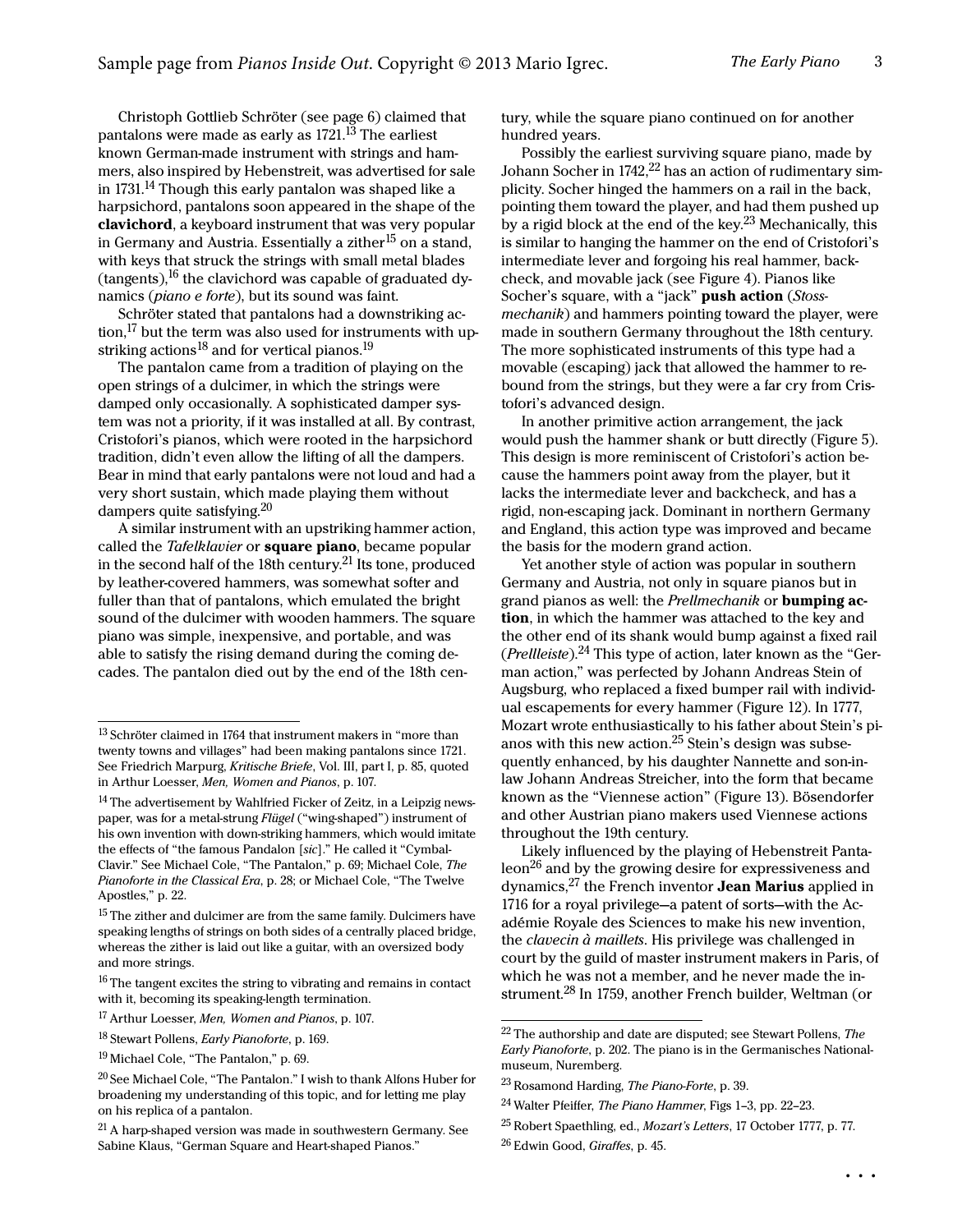oso, Franz Liszt, enthusiastically endorsed Érard pianos with the new action after his 1824 London concert.<sup>71</sup> Although the concert was organized by Pierre Érard, it is reasonable to believe that Liszt's endorsement was at least partially sincere; he continued performing on Érards for years to come. Johannes Brahms had Viennese-action pianos in his home<sup>72</sup> and commented favorably on them in his correspondence, but for his concert performances he preferred Érard<sup>73</sup> and, later, Bechstein<sup>74</sup> and Steinway pianos,  $75$  all of which had double-escapement actions.  $76$ 

From today's perspective it may be surprising that it took decades for the new action to be universally adopted. Pleyel, Érard's rival, whose pianos were preferred by Frédéric Chopin,<sup>77</sup> retained a single English action until the 1870s.78 After using a single-escapement and at least two variations of repetition-assisted English actions, Steinway began offering their double-escapement action around 1865, but did not discontinue their older action styles for at least 10 more years.<sup>79</sup> Most European piano makers switched to the double-escapement action by 1900, while Austrian makers continued using the Viennese action for another decade or two.<sup>80</sup>

The first half of the 19th century was a ferment of activity:

- Sébastien Érard invented the **agraffe** in 1808<sup>81</sup> (Figure 150 on page 58)
- Pierre Érard patented his **harmonic bar** in 1838<sup>82</sup>
- **•** Antoine Bord of Paris patented the capo tasto bar in 1843<sup>83</sup>
- Henri Pape introduced **cross-stringing** in 1828<sup>84</sup>

<sup>74</sup> Ibid., pp. 73, 74, 86.

 $76$  It's likely that Brahms also preferred these pianos for their volume of sound.

<sup>77</sup>See Jean-Jacques Eigeldinger, "Chopin and Pleyel"; Arthur Loesser, Men, Women and Pianos, p. 363.

<sup>78</sup>http://real.uwaterloo.ca/~sbirkett/pleyel\_info.htm.

79 Presumably Albert Steinway would not have patented a sostenuto mechanism for both the double- and single-escapement actions in 1875 (see sidebar, "Myth/Truth," p. 76) if his company weren't committed to making pianos with the single-escapement action for at least another several years. 1865 is proposed as the start of the double-escapement action in Steinway & Sons' poster "The Touch: The Development of Action Mechanisms" [publication information unknown].

80 See Walter Pfeiffer, The Piano Hammer, pp. 30-31. The diagram in Fig. 11 shows that August Kögler, a designer from Graz, Austria, was still trying to improve the Viennese action in 1931.

82 A removable capo tasto bar. See Rosamond Harding, The Piano-Forte, pp. 187–188.

<sup>83</sup>Ibid., p. 188.

|        | New inventions were adopted quickly<br>because they were technologically superior.                                                                                                                                                                                                                                                                                                                                                                                                                                                                                                         |
|--------|--------------------------------------------------------------------------------------------------------------------------------------------------------------------------------------------------------------------------------------------------------------------------------------------------------------------------------------------------------------------------------------------------------------------------------------------------------------------------------------------------------------------------------------------------------------------------------------------|
| Truth: | As Edwin Good points out in Giraffes, Black Drag-<br>ons, and Other Pianos, many successful designs took<br>a long time to be widely adopted. Whereas designs<br>like the compensation frame, which could be pat-<br>ented or used with small modifications without<br>infringing on an existing patent, were adopted<br>quickly, complex designs like Érard's double-escape-<br>ment action took decades to become widespread.<br>Cost was a big factor in such decisions-manufac-<br>turers didn't want to pay royalties or reduce their<br>profits with a complex and expensive design. |

- **•** Henri Pape started using felt for hammers in 1826; he patented a technique for preparing felt for hammer heads in  $1844^{85}$
- **•** The soundboard grew in square pianos, first extending over a few keys, and eventually over all of them (see "Evolution of the Square Piano," page 10)
- **•** Machine covering of hammers with felt was introduced around 1835; Alfred Dolge patented an improved machine in 1887<sup>86</sup>

# Almost Modern 1850–1900

By 1850, America was a vibrant and growing market hungry for music and pianos. Skilled craftsmen were paid well and, unlike their European counterparts, weren't bound by long apprenticeships and strangling guild rules. Machinery was sophisticated and plentiful, and pianos were made on an industrial scale.

#### Steinways—the Engine of Innovation

Although this environment would seem to guarantee success for any newcomer, it took the diligence, business acumen, and marketing genius of the Steinways to challenge the established heavyweight, Chickering of Boston. Engelhardt Steinweg, a piano maker from Germany, formed Steinway & Sons with his four sons in 1853 in New York. By 1860 the Steinways had gained a reputation for innovation and quality, employed 350 men, and produced 35 pianos per week.87 To showcase the powerful yet singing tone of their pianos, they opened Steinway Hall in 1866. Seating 2,500, the venue served as a major concert hall until Carnegie Hall opened in 1891. After Steinway won la première médaille at the 1867 Exposition in Paris, their popularity grew in Europe, and they opened a factory in Hamburg in 1880.

<sup>71</sup>Arthur Loesser, Men, Women and Pianos, p. 349; see also http://www.pianosromantiques.com/erardhistory.html.

<sup>72</sup>George Bozarth and Stephen Brady, "Johannes Brahms," p. 42.

<sup>73</sup>Walter Frisch, Brahms and His World, p. 75.

<sup>75</sup>George Bozarth and Stephen Brady, "Johannes Brahms," pp. 49– 51.

<sup>81</sup> Edwin Good, Giraffes, p. 167.

<sup>84</sup> Arthur Loesser, Men, Women and Pianos, p. 401.

<sup>85</sup> Rosamond Harding, The Piano-Forte, p. 182; Edwin Good, Giraffes, p. 177.

<sup>86</sup> Alfred Dolge, Pianos and their Makers, pp. 99-103.

<sup>87</sup> Ronald Ratcliffe, Steinway, p. 40.